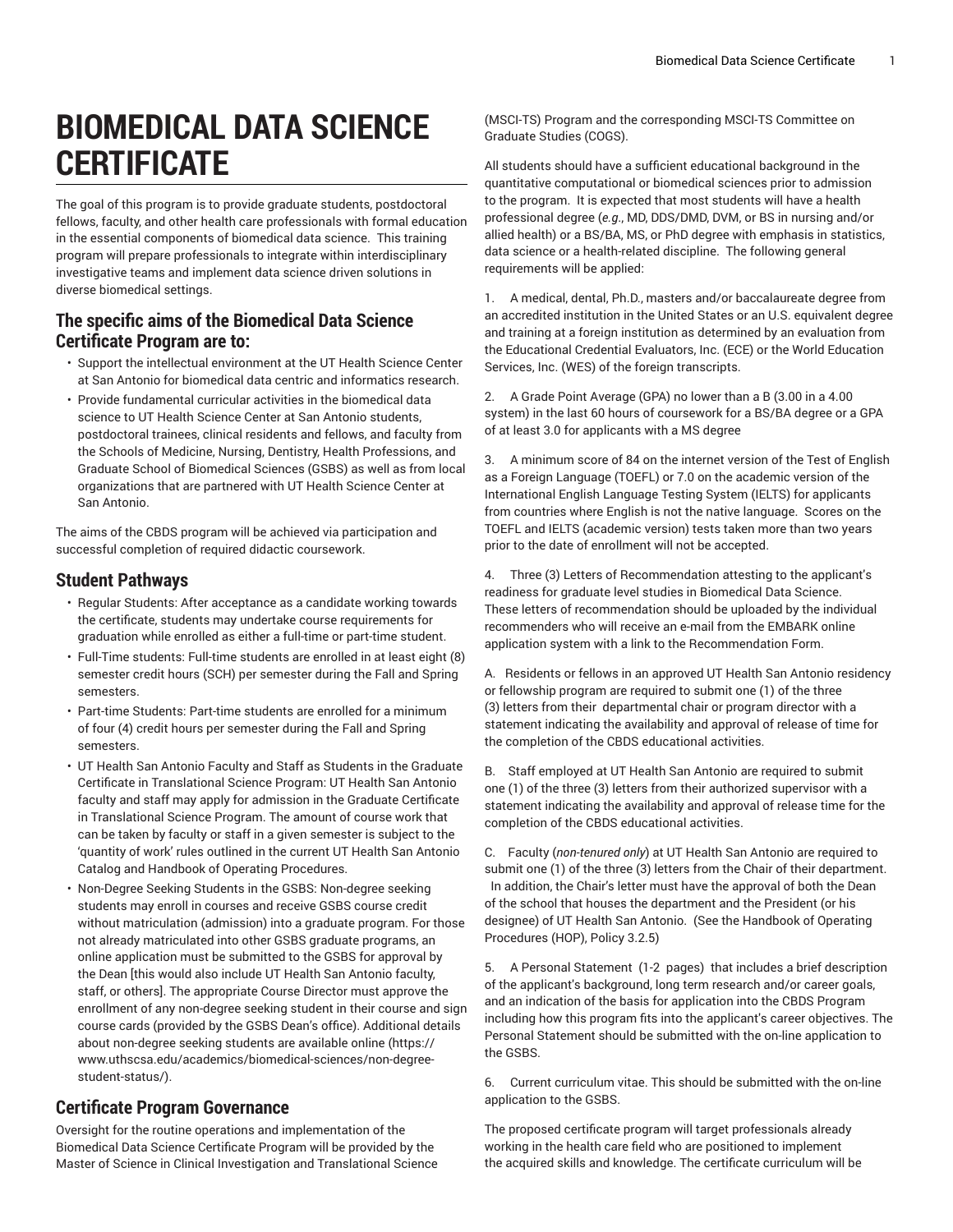composed of 13 SCH of required coursework and 3 SCH of electives (nonprescribed). We have created 5 unique courses that students will be able to absorb and apply to real world health care issues, applications and clinical/educational programs. It is estimated that a student would be able to complete this certificate program within one year.

## **Plan of Study**

### **First Year**

| Fall              |                                                                          | <b>Credit</b><br><b>Hours</b> |
|-------------------|--------------------------------------------------------------------------|-------------------------------|
| <b>TSCI 5070</b>  | Responsible Conduct of Research                                          | 2                             |
| <b>CSAT 6005</b>  | Rigor & Reproducibility                                                  | 1                             |
| <b>TSCI 5201</b>  | Statistical Principles of Machine Learning for<br><b>Biomedical Data</b> | 3                             |
| <b>TSCI 5230</b>  | Analytical Programming for Biomedical Data<br>Science                    | 3                             |
|                   | <b>Total Credit Hours:</b>                                               | 9.0                           |
| <b>First Year</b> |                                                                          |                               |

## **Spring Credit**

|                  |                                              | <b>Hours</b>   |
|------------------|----------------------------------------------|----------------|
| <b>TSCI 6201</b> | Data Science Leadership in Healthcare        | ı              |
| <b>TSCI 6202</b> | Data Visualization and Building Applications | $\overline{2}$ |
| <b>TSCI 6203</b> | Practicum in Biomedical Data Science         | 1              |
| Elective         |                                              | 3              |
| courses          |                                              |                |
|                  | <b>Total Credit Hours:</b>                   | 7.0            |

## **Elective courses:**

| <b>TSCI 5073</b> | Integrated Molecular Biology With<br>Patient-Oriented Clinical Research | 1              |
|------------------|-------------------------------------------------------------------------|----------------|
| <b>TSCI 5074</b> | Data Management, Quality Control<br>And Regulatory Issues               | $\mathfrak{D}$ |
| <b>TSCI 5075</b> | Scientific Communication                                                | 2              |
| <b>TSCI 5076</b> | Applied Healthcare Informatics and<br>Analytics                         | $\overline{2}$ |
| <b>TSCI 6060</b> | Patient-Oriented Clinical Research<br>Methods-2                         | 2              |
| <b>TSCI 6061</b> | <b>Patient-Oriented Clinical Research</b><br><b>Biostatistics-2</b>     | $\mathcal{P}$  |
| <b>TSCI 6067</b> | Genomic Healthcare                                                      |                |
| <b>TSCI 6100</b> | <b>Practicum In IACUC Procedures</b>                                    |                |
| <b>TSCI 6102</b> | <b>Practicum In IRB Procedures</b>                                      |                |
| <b>CSAT 6095</b> | Analysis and Visualization of<br>Genomic Data                           | $\mathfrak{p}$ |
| <b>CSAT 5024</b> | <b>RNA Biology and Genomics</b>                                         |                |
| <b>INTD 6062</b> | <b>Next-Generation Sequencing Data</b><br>Analysis                      | $\mathfrak{p}$ |

The Program Objectives for the Certificate in Biomedical Data Science program consist of the following:

- Lead, manage and collaborate Data Science teams with data driven approaches to healthcare organizations.
- Recognize the social and ethical responsibilities of data scientists.
- Utilize programming languages and software to implement Data Science capabilities such as machine learning, data visualization, statistical and causal inference.
- Assess and optimize artificial intelligence solutions for real-world performance.
- Three (3) program Student Learning Outcomes (SLOs) (see below) have been established by the program leadership to identify and develop direct measures of student assessment and to ensure student success.

#### **Students will be able to:**

- **Use statistical methods, programming languages, and analytic software with biomedical data to develop data science applications.** *Assessment: Use of rubric to assess final project with data visualizations and building data science applications*
- **Apply techniques for machine learning to healthcare data.** *Assessment: Use of rubric to assess final project and building models that predict healthcare outcomes using machine learning.*
- **Measure, assess, and analyze health outcomes within healthcare organizations**. *Assessment: Use of rubric to assess final project with data visualizations and data science applications*

## **Attendance Policy**

The UT Health Science Center at San Antonio MSCI-TS faculty believe that attendance at scheduled classes and examinations is crucial to meeting course and program objectives. Therefore, regular attendance in class is expected of each student. Attendance is defined as being present within 15 minutes after the scheduled beginning of the class and until 15 minutes before the scheduled ending of the class.

Excused absences may be granted by the Course Director in cases such as formal presentations at scientific meetings, illness, or personal emergency. Excused absences are considered on an individual basis and require electronic communication with the Course Director to request an excused absence. The e-mail request to the Course Director for consideration of an excused absence must provide details regarding the circumstances and specific dates. It is expected that students will provide advanced notice of absence for scheduled events.

Repeated unexcused absences make it impossible to achieve course objectives. Thus, if a student has excessive unexcused absences in a given course, they will automatically receive a grade of unsatisfactory unless makeup has been approved by the Course Director (see below). Allowable unexcused absences will be determined by the credit hours of the course as follows:

*Absence Makeup.* Makeup of absences (both excused and unexcused) is allowed at the discretion of the Course Director.

#### **Courses**

#### **TSCI 5050. Introduction to Data Science. 1 Credit Hour.**

This elective course is designed to train participants to use programming languages such as R and SQL to extract, prepare, and analyze data. This course is designed to be self-contained: statistical methods and theory relevant to analyzing large datasets will be covered with the computer-related course content providing tangible applications and motivating examples. In addition, the course will include organizational skill training and best practices needed to run a successful collaboration between researchers conducting patient oriented clinical research and the researchers in the computational fields.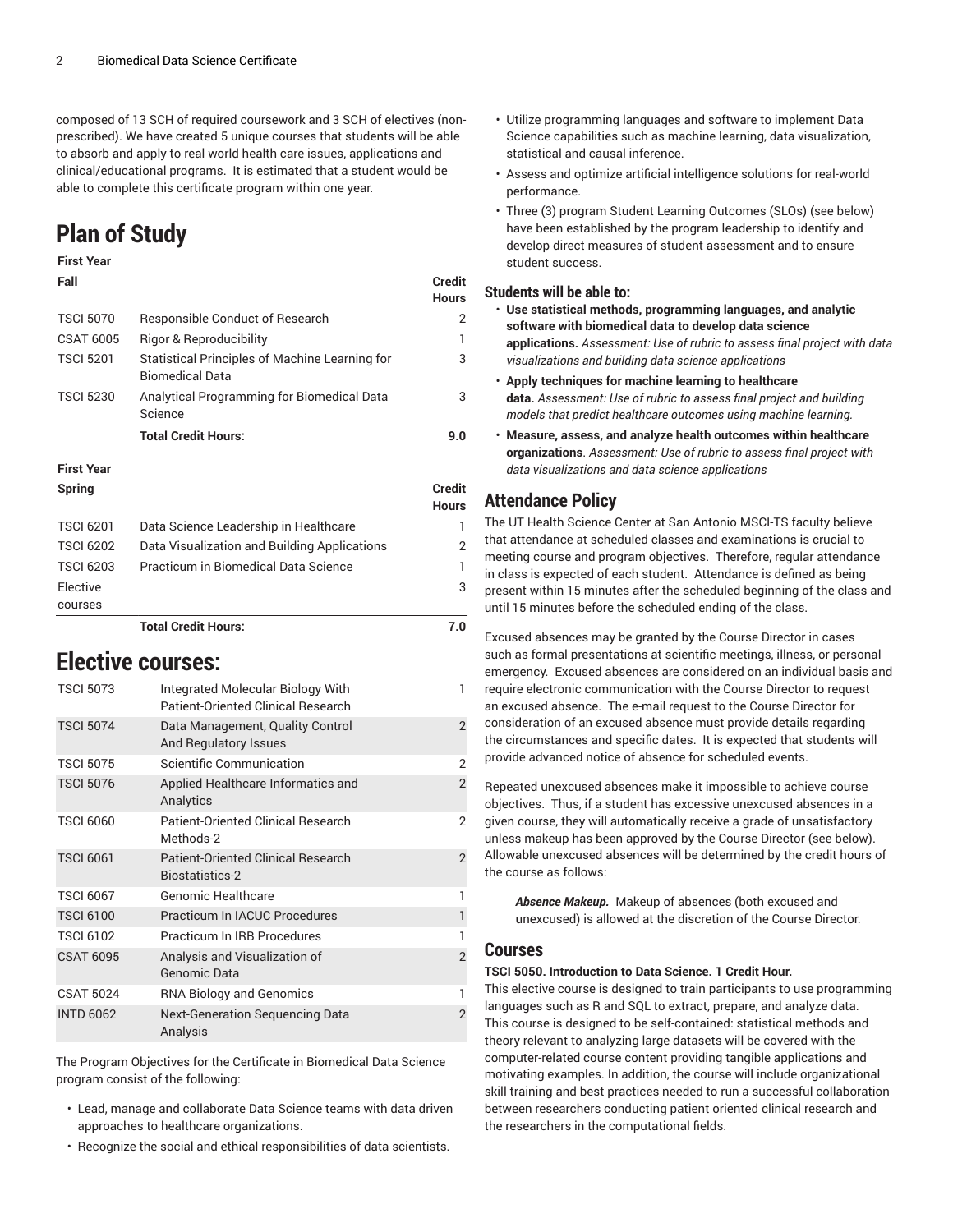#### **TSCI 5070. Responsible Conduct of Research. 2 Credit Hours.**

This foundational course introduces students to core ethical content necessary for responsible research conduct. Through interactive seminars, students will learn about (1) scientists as responsible members of society (contemporary ethical issues in biomedical research and environmental/social impacts of research), (2) policies for research with human subjects and vertebrate animals, (3) collaborative research, (4) conflicts of interest (personal, professional, financial), (5) data acquisition and laboratory tools (management, sharing, ownership), (6) responsible authorship and publication, (7) mentor/trainee responsibilities and relationships, (8) peer review (9) research misconduct (forms of misconduct and management policies) (10) informed consent, privacy regulations, good clinical practice, and special populations in clinical investigations.

#### **TSCI 5071. Patient-Oriented Clinical Research Methods-1. 2 Credit Hours.**

This interdisciplinary course is the first in a two-semester sequence designed to train participants in the conduct of patient-oriented clinical research. Students will have the opportunity to learn to and, by the end of the course, be required to: (1) define a research question; (2) effectively conduct a systematic review of the scientific literature; (3) design strategies for recruitment into a study; (4) delineate strategies for minimizing bias in cross-sectional and retrospective studies; and (5) read and interpret research reports of cross-sectional and case-control investigations.

#### **TSCI 5072. Patient-Oriented Clinical Research Biostatistics-1. 2 Credit Hours.**

This interdisciplinary course is the first in a two-semester sequence designed to train participants in the analysis and biostatistics of patientoriented clinical research. Students will have the opportunity to learn to and, by the end of the course, be required to: (1) identify and summarize different categories of data; (2) set up and perform tests of hypotheses; (3) estimate sample sizes for survey and case-control studies; and (4) use statistical software packages to enter, summarize, graph, visualize, and analyze data.

#### **TSCI 5073. Integrated Molecular Biology With Patient-Oriented Clinical Research. 1 Credit Hour.**

This interdisciplinary course is designed to train participants on integrating molecular biology methods into patient-oriented clinical research. Students will have the opportunity to learn to: (1) appropriately use molecular terms in clinical investigation; (2) describe the events involved in protein synthesis; (3) describe the principles involved in molecular techniques (e.g., polymerase chain reactions, southern blots); (4) identify the appropriate specimens, collection, and handling requirements for each molecular technique; (5) identify and correct common sources of error in performing molecular techniques; (6) cite examples of clinical applications of molecular techniques in clinical medicine; and (7) apply molecular techniques in the laboratory to specific clinical problems.

#### **TSCI 5074. Data Management, Quality Control And Regulatory Issues. 2 Credit Hours.**

This interdisciplinary course is designed to train participants in the necessary data management and quality control procedures required for the conduct of patient-oriented clinical research. It consists of three segments: (1.) introduction to data management principles and standard practices; (2) development of the student's own mentored research; and (3) introduction to bioinformatics.

#### **TSCI 5075. Scientific Communication. 2 Credit Hours.**

This interdisciplinary course is designed to train participants to write effectively in all aspects of conducting patient-oriented clinical research. Students will have the opportunity to learn to and, by the end of the course, be required to: (1) recognize and avoid errors in grammar, punctuation, and usage that are common in scientific writing; (2) construct units of writing whose structure, style, and logical continuity allows instant and clear comprehension; (3) construct concise, informative titles; (4) develop clear, comprehensive, abstracts for papers and grant proposals; (5) construct complete, well-rationalized sets of specific aims for grant proposals; and (6) effectively apply the 4-Point Rule (What is the question? How did we approach it? What happened? What does it mean?) to all forms of scientific writing.

#### **TSCI 5076. Applied Healthcare Informatics and Analytics. 2 Credit Hours.**

This elective course is designed for students interested in applied healthcare informatics and analytics. This course will focus primarily on practical skills and knowledge for hands-on analytics applied to healthcare settings. Discussions of theory will be more limited and directed to a greater understanding required for practical application of the knowledge. The course will include traditional lectures as well as inclass and assigned database work using Microsoft Access, Excel, and Power BI. The course will include periodic short quizzes as well as a midterm and final exam. Course participants will plan and evaluate a small healthcare analytics project for use in a healthcare system.

#### **TSCI 5077. Translational Science Training (TST) Practicum. 1-3 Credit Hours.**

This elective course provides an opportunity for participation in unique clinical and translational research activities that are highly individualized for each student on the basis of prior experience and research interests.

#### **TSCI 5078. Introduction to Intellectual Property, Technology Transfer and Commercialization. 1 Credit Hour.**

This elective course provides an in-depth overview of the essential components encompassed in the protection of intellectual property, patents, licensing, technology transfer, and product commercialization. Content is provided through a series of lectures, assigned readings, literature reviews, class presentations, and discussions with faculty.

#### **TSCI 5079. Practicum in Intellectual Property, Technology Transfer and Commercialization. 0.5-1 Credit Hours.**

This elective course provides an opportunity for participation in unique and translational research activities that focus on the processes involved in the protection of intellectual property and the transfer and commercialization of technology. Activities are highly individualized for each student on the basis of prior experience and research interests.

#### **TSCI 5080. Integrating Molecular Biology with Patient-Oriented Clinical Research Practicum. 1 Credit Hour.**

This is the required practicum to TSCI 5073. This practicum is designed to provide the opportunity for highly individualized research activities for integrating molecular biology methods into patient-oriented clinical research.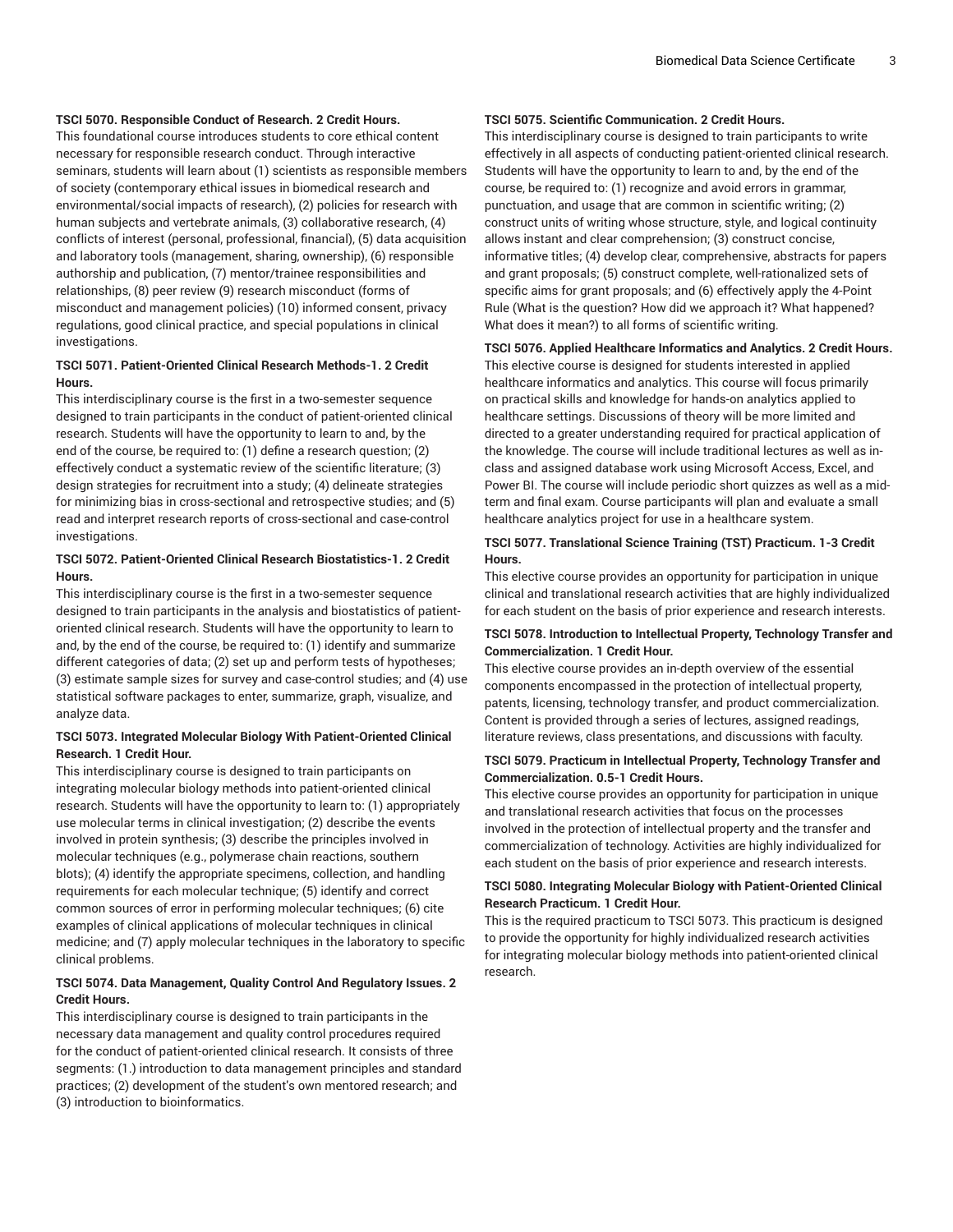#### **TSCI 5201. Statistical Principles of Machine Learning for Biomedical Data. 3 Credit Hours.**

This class offers a hands-on approach to machine learning and data science. The class discusses the application of supervised and unsupervised techniques for machine learning including random forests, support vector machines, boosting, deep learning, K-means clustering and mixture models. The course focuses on real data application with open source implementations in Python and R. Prerequisites: Introductory-level course in probability and statistics; comfort with a programming language (R and/or Python) will be essential for completing the homework assignments; basic linear algebra and calculus are plus.

#### **TSCI 5230. Analytical Programming for Biomedical Data Science. 3 Credit Hours.**

This class offers a hands-on approach to data science programming for biomedical research. We will introduce R, Python, SQL, and the software tools that interoperate with them. We will also cover crosscutting best practices for organizing one's work to facilitate collaboration, reproducibility, and portability. Students who already have data they want to analyze are encouraged to use it in their assignments.

#### **TSCI 6001. Introduction To Translational Science. 1 Credit Hour.**

This elective course provides an in-depth overview of the essential components encompassed by translational science. Content is provided through a series of lectures, assigned readings, literature reviews, class presentations, and discussions with faculty.

#### **TSCI 6060. Patient-Oriented Clinical Research Methods-2. 2 Credit Hours.**

This interdisciplinary course is the second in a two-semester sequence designed to train participants in the conduct of patient-oriented clinical research. Students will have the opportunity to learn to and, by the end of the course be required to: (1) define criteria for inferring causation from observational studies; (2) design strategies for subject retention in a prospective study; (3) design strategies for monitoring progress in a randomized control trial; (4) delineate strategies for minimizing bias in cohort studies and randomized control trials; (5) compare and contrast the uses, strengths, and weaknesses of different clinical trial designs; (6) read and interpret research reports of cohort studies and randomized control trials; and (7) describe the steps in conducting a meta-analysis. Prerequisites: TSCI 5071.

#### **TSCI 6061. Patient-Oriented Clinical Research Biostatistics-2. 2 Credit Hours.**

This interdisciplinary course is the second in a two-semester sequence designed to train participants in the biostatistical analysis and patientoriented clinical research. Students will have the opportunity to learn to and, by the end of the course, be required to: (1) perform a two-way analysis of variance and explain the results; (2) perform survival analysis; (3) compare and contrast the purpose and characteristics of different forms of interventional trials; and (4) plan the sample size, analysis, and stopping rules of a randomized clinical trial. Prerequisites: TSCI 5072.

#### **TSCI 6064. Grantsmanship and Peer Review. 1 Credit Hour.**

The purpose of this elective course is to provide an overview of the peer review process for research proposals as well as the essential components of grant management. Lecture and assignment topics will include: (1) funding agencies, missions, deadlines, and instruction; (2) Institutional Grantsmanship Issues; (3) National Institutes of Health (NIH) Organization (Institutes, Councils, Centers, and Budgets); (4) NIH Awards and Study Sections; (5) process and communications with the NIH; (6) interpreting and responding to written critiques; (7) mock study section meeting; and (8) grantsmanship after funding.

#### **TSCI 6065. Health Services Research. 2 Credit Hours.**

This course focuses on concepts and methods used in research focusing on health care quality, utilization, access, and safety. The seminar will utilize skills-based learning, small group activities, and outside assignments. By the end of the course, candidates will be required to: (1) Articulate underlying core concepts; (2) Describe basic methods used in health services research; (3) Identify relevant databases and data sources for health services research; (4) Critically appraise and interpret published reports of health services research; (5) Discuss current issues in HSR; (6) Understand how to incorporate health services concepts, methods, or tools into current research. Prerequisites: TSCI 5071 and TSCI 6060.

#### **TSCI 6066. Instrument Development And Validation. 1 Credit Hour.**

This elective course introduces methods to develop and evaluate selfreport measures. The seminar is built on classical test theory with a focus on the practice of creative surveys. Participants should be able to (1) estimate various forms of reliability; (2) demonstrate various forms of validity evidence; and (3) explain how statistical analyses may be used to inform the validation process.

#### **TSCI 6067. Genomic Healthcare. 1 Credit Hour.**

This course prepares students to integrate genomic and other omics technology into patient care and clinical research. It begins with an introduction to genomics and overview of omics technologies. Students will explore the different resources of genomic information and have opportunities to apply these resources to keep abreast of current knowledge in their health topic of interest including the ethical individual and societal challenges ahead. Genomics in cancers is an active area in personalized medicine, and this topic will be discussed by a local cancer genomics expert. The course will also provide an introduction and overview of current applications of gene therapeutics to a variety of disorders. By the end of the course, students will have a working knowledge of the human genome and the tools for integrating this information into clinical research as well as conveying it to patients.

#### **TSCI 6068. Cross-Cultural Adaptation Of Research Instruments. 1 Credit Hour.**

This elective course introduces students to the concept of cross-cultural equivalence of research instruments - a prerequisite for making valid comparisons across two or more ethnic groups - and the process of cross-cultural adaptation used to achieve this equivalence. Students will have the opportunity to learn the multiple steps necessary to successfully cross-culturally adapt research instruments and how to assure content, semantic, technical, conceptual, and criterion equivalence of individual items and scales. A number of instruments used in crosscultural research will be reviewed and critiqued with regard to their crosscultural equivalence.

#### **TSCI 6069. Statistical Issues, Planning, And Analysis Of Contemporary Clinical Trials. 2 Credit Hours.**

This elective course will serve as an in-depth survey of the various clinical trial designs, analysis, and regulatory issues. Students will learn to apply statistical principles in designing clinical trials to minimize risk to patients while maximizing generalizable discovery. Specific topics include Phase I-V studies, adaptive designs, longitudinal and survival studies. Students will learn to specify the primary outcome and to estimate the required sample size for common trial designs. Clinical trial design and analysis is often complicated by idiosyncrasies such as missing data, and the methodology for handling these will be covered. Prerequisites: TSCI 5072 and TSCI 6061.